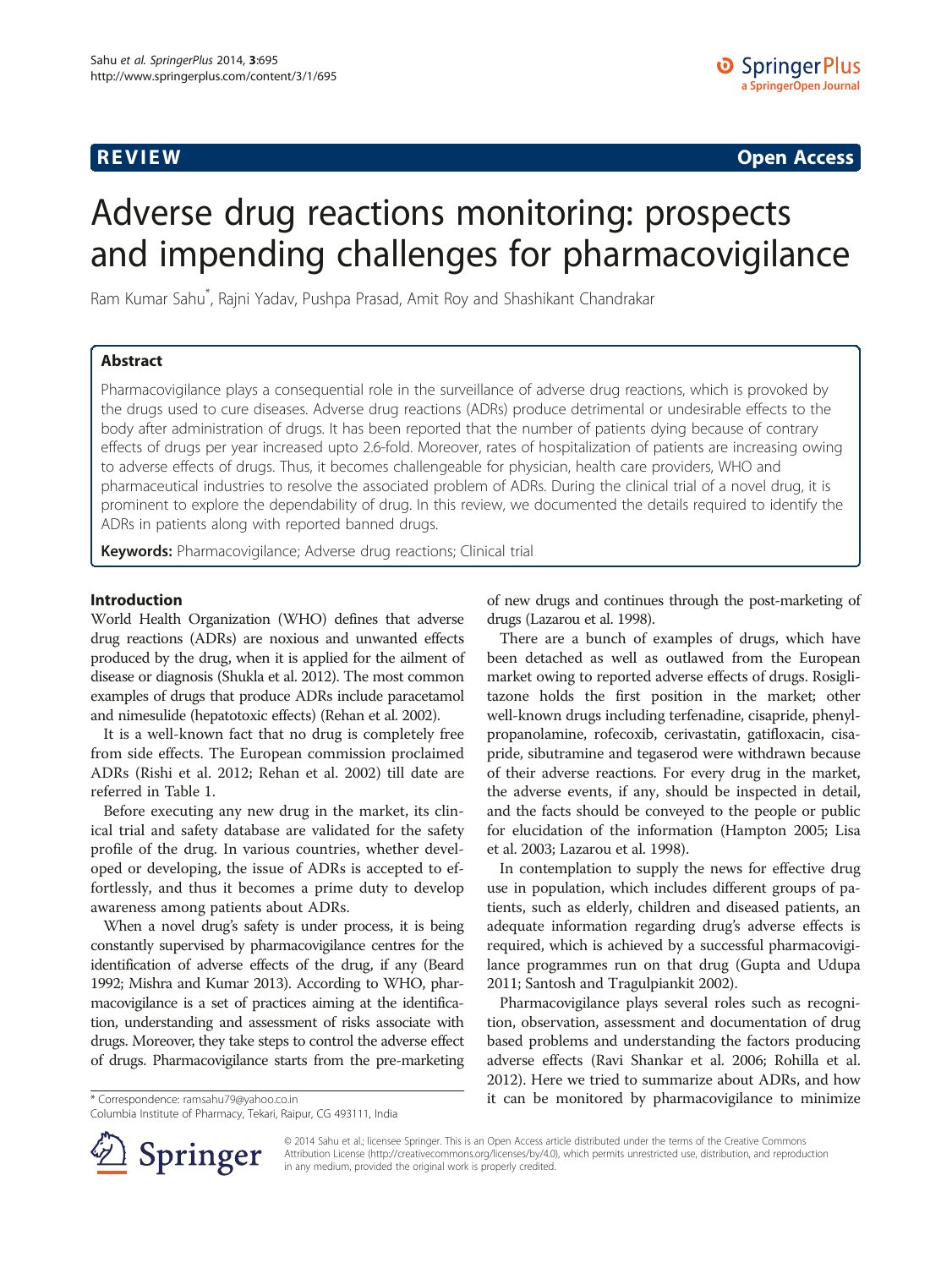<span id="page-1-0"></span>Table 1 ADRs report according to European Commission Impact

| Patient's report                                          | Percentage reported |
|-----------------------------------------------------------|---------------------|
| Patients admitted in hospital                             | $0.3\% - 5\%$       |
| Patient's death reported                                  | 35%                 |
| Patient's reported with ADR during<br>their hospital stay | 19% -6%             |

the adverse effects of drugs. Hence, this review will provide adverse events about ADRs along with the complete information of medication errors.

#### Proclamations of adverse effects of drug

The USFDA data disclosed that adverse effect of drugs increased almost two times in the endmost decade. It has been noticed that significant sum of patients were pegged out because of fervent adverse effects of drugs. This report has been authenticated in the  $10<sup>th</sup>$  issue of the Archives of Internal Medicine (Livio et al. [2012](#page-7-0); Doheny [2009;](#page-7-0) Aeries [1995](#page-7-0)). The number of reports per annum proliferated upto 2.6-fold from 1998 to 2005. In 1998, the numbers of adverse events proclaimed were 34,966, which increased to 89,842 by 2005.

The number of drugs in the market producing ADRs is documented in Table [2.](#page-2-0)

Scientific data indicated that different drugs were banned, and some were detached owing to the adverse effects in patients (Tables [3](#page-3-0) and [4](#page-4-0)).

#### Documentation of ADRs

The pharmacovigilance curriculum conveyed worldwide to motivate that all suspected drug-related adverse events should be outlined. It takes interests on reports of the following:

- (A) Every adverse effect suspected or occurred by new drugs and drugs of current issue.
- (B) Documentation of various drugs that caused ADRs, which include death, life-threatening conditions, disability, hospitalization and congenital abnormalities.

The significant adverse reaction of any drug should be notified within seven days. The other facts related to adverse events should be informed within eight days (Bates et al. [1995](#page-7-0); Classen et al. [1997\)](#page-7-0). The ADR form can be collected through any pharmacovigilance centre. The filled ADR form can be submitted to the peripheral pharmacovigilance centre. After reviewing the form, the centre forwards it to the regional centre and after that it is propelled to the zonal centre (Goldman [1998](#page-7-0); Palaian et al. [2006;](#page-8-0) Ravi Shankar et al. [2010](#page-8-0)). The details are then statistically inspected and forwarded to WHO-Uppsala Monitoring Committee (UMC).

#### Procedure for reporting ADRs

It is the first duty of any pharmacovigilance centre to report all suspected adverse events of the drug if found. Information regarding ADRs and the type of ADRs that should be reported are tabulated in Table [5.](#page-5-0)

#### Monitoring of ADRs

ADR monitoring is spelled out as the practice of continuously monitoring the undesirable effects caused using any drug. Pharmacovigilance plays an imperative impersonation in monitoring ADRs (Hall et al. [1995;](#page-7-0) Hornbuckle et al. [1999](#page-7-0); Juntti and Neuvoren [2002\)](#page-7-0).

It is inherent for pharmaceutical regulators to screen their pharmaceutical products in the market and record if any suspected adverse reactions are identified. ADRs can occur by use of various pharmaceutical products, herbal drugs, cosmetics, medical devices, biological, etc. The introducing of this monitoring procedure intends at warranting that patients receive safe and beneficial medicinal products (Karch and Lasagna [1997](#page-7-0)).

If any of the adverse events are not stated it may result in noxious and serious effects of remedial products. Thus, properly conducting ADR monitoring programmes will help to reduce the harmful effects of therapeutic products (Kessler [1993](#page-7-0)).

#### Benefits of ADR monitoring

An ADR monitoring and reporting programme can furnish following benefits:

- 1. It caters information about quality and safety of pharmaceutical products.
- 2. It initiates risk-management plans.
- 3. It prevents the predictable adverse effects and helps in measuring ADR incidence.
- 4. It instructs health care team, patients, pharmacists and nurses about adverse drug effects and creates awareness regarding ADRs.

The main objective of ADR monitoring is to disclose the quality and frequency of ADRs and to identify the risk factors that can cause the adverse reactions (Moore [2001](#page-8-0); Murphy and Frigo [1993\)](#page-8-0).

#### ADR monitoring includes different studies for the identification of adverse events Case reports

By this method, the unpredictable (bizarre) effects i.e. TYPE-B adverse drug reactions are reported.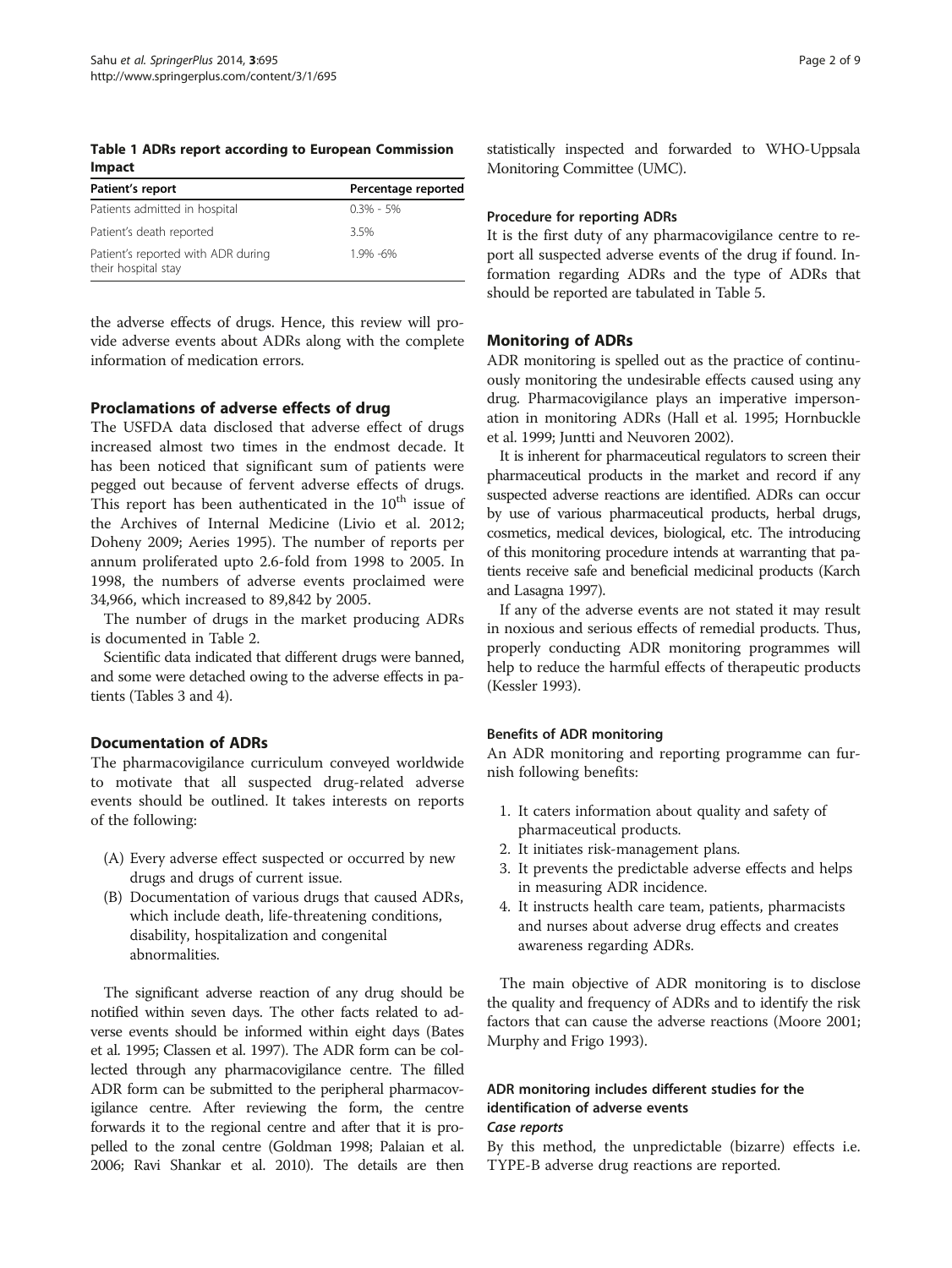<span id="page-2-0"></span>Table 2 List of drugs causing ADRs

| <b>Marketed</b><br>drug        | Type of dosage form                                                                    | <b>Patients</b><br>affected | Side effects                                                                                                                                                                                                                                                                                                                 | References                                                               |  |
|--------------------------------|----------------------------------------------------------------------------------------|-----------------------------|------------------------------------------------------------------------------------------------------------------------------------------------------------------------------------------------------------------------------------------------------------------------------------------------------------------------------|--------------------------------------------------------------------------|--|
| Oxycodone                      | Tablet- film coated and<br>extended release                                            | 5%                          | Constipation, nausea, somnolence, dizziness, pruritis,<br>vomiting, sweating, asthenia, dry mouth, headache                                                                                                                                                                                                                  | (Purdue 2009)                                                            |  |
| Fentanyl                       | IV, patch                                                                              | 7.9%                        | Skin reactions, respiratory depression, mental changes,<br>stroke                                                                                                                                                                                                                                                            | (Pasero 2005; Mohammed<br>2012) (Peng and Sandler<br>1999, Prommer 2009) |  |
| Clozapine                      | Tablets                                                                                | 2.7%                        | Cardiotoxicity, fever, chills, bodyache, flu symptoms,<br>mouth-throat ulcers, cough, sore throat, rapid heart rate,<br>rapid and shallow breathing.                                                                                                                                                                         | (Cole et al. 2009)                                                       |  |
| Methadone                      | Tablets                                                                                | 3.6%                        | Respiratory depression, QT prolongation, lacrimation,<br>chilling, rhinorrhea, tachycardia, cramps, anorexia,<br>nausea, dilated pupils, fluching                                                                                                                                                                            | (Kung et al. 2008) (Minino<br>et al. 2002)                               |  |
| Morphine                       | Injection                                                                              | 3%                          | Constipation, addiction, asphyxia, respiratory depression,<br>renal failure, slow heartbeat, increase in B.P.                                                                                                                                                                                                                | (Haupt and Jeste 2006)                                                   |  |
| Acetaminophen Capsules         |                                                                                        | 1.5%                        | dark urine, loss of appetite, jaundice, damage to liver<br>and death, difficulty in breathing, swelling of face and<br>lips                                                                                                                                                                                                  | (Huismen et al. 2002)                                                    |  |
| Ethanercept                    | Syringe and subcutaneous<br>injection                                                  | 0.18%                       | Injection site pain, erythema reaction, rheumatoid<br>arthritis, vestibular neuritis                                                                                                                                                                                                                                         | (Orlando and Perkins 2002)                                               |  |
| Risperidone                    | Tablets                                                                                | $1.6 - 1.7\%$               | Stroke, heart failure, pneumonia, irregular heartbeat,<br>seizure, white patches and sore in lips                                                                                                                                                                                                                            | (Holford 1986)                                                           |  |
| Paclitaxel                     | Injectionand vials                                                                     | $0.01 -$<br>0.06%           | Blurred vision, black stools, painful urination, ulcers,<br>sores, red spots on skin, urticaria                                                                                                                                                                                                                              | (Orlando and Perkins 2002)                                               |  |
| Paroxetine                     | Tablets                                                                                | 0.9%                        | Bone pain, serious ventricular arrhythmias, agitation,<br>hallucinations, tremors, increase in muscle tone                                                                                                                                                                                                                   | (Thisted et al. 1986)                                                    |  |
| Rofecoxib                      | Tablets                                                                                | $2 - 3%$                    | Increased arrhythmias, abdominal pain, tenderness, or<br>discomfort, nausea, blood while vomiting, bloody, black,<br>or tarry stools, unexplained weight gain, swelling or<br>water retention, fatique or lethargy, skin rash, itching,<br>yellowing of skin or eyes, flu-like symptoms, or unusual<br>bruising or bleeding. | (Krumholz et al. 2007)                                                   |  |
| Warfarin                       | Tablets                                                                                | $1.2 - 2.3%$                | Fatal bleeding, stroke, heart attack, abdominal pain,<br>crawling, numbness, increase in menstrual flow, vaginal<br>bleeding, paralysis, shortness of breath, diarrhea, skin<br>blisters, hemorrhage, necrosis, purple toe syndrome                                                                                          | (Holbrook et al. 2005)                                                   |  |
| Celecoxib                      | Capsules                                                                               | 1%                          | Risk of GI ulcerations, bleeding perforations, coronary<br>artery disorder, cellulitis, angina pectoris, deep thrombo<br>phlebritis, myocardial infarction, pneumonia, unstable<br>angina                                                                                                                                    | (Halpern 2005)                                                           |  |
| Atorvastatin                   | Tablets                                                                                | 37 deaths                   | Liver damage, loss of appetite, allergic pruritis, muscles<br>and joint pain, tendon problems, tiredness, jaundice                                                                                                                                                                                                           | (Gaudreault et al. 1982)                                                 |  |
| Misoprostol                    | Tablets                                                                                | 5-6%                        | Abortion, miscarriage, GI bleeding, multi organ failure,<br>acute pain, haemodynamic instability, oesophageal<br>necrosis, cardiac arrest, resuscitation efforts, birth defects                                                                                                                                              | (Fu et al. 1998)                                                         |  |
| Thalidomide                    | Capsules                                                                               | 10%                         | Somnolence, haematuria, urticaria, asthenia, pulmonary<br>embolism, heart failure, bradycardia, tachycardia, cardiac<br>arryhmias, deep vein thrombosis, seizures, orthostatic<br>hypotension, birth defects (phocomelia)                                                                                                    | (Ito et al. 2010)                                                        |  |
| Insulin                        | Only in old patients injections<br>subcutaneous insulin pump<br>transdermal intranasal | Not<br>available            | Hypoglycemia (may result fatal if severe), low BP,<br>irritability, fast heartbeat, convulsions, blurred visions                                                                                                                                                                                                             | (FDA 2009)                                                               |  |
| Aspirin                        | Tablets                                                                                | 25%                         | Excess acid secretion, stomach cramps, haemorrhage,<br>bronchospasm, hepatitis interstitial, nephritis,<br>inflammation of skin, allergic, abnormal liver<br>functioning, clotted organs and tissues                                                                                                                         | (Schluter 1989)                                                          |  |
| COX <sub>2</sub><br>inhibitors | Tablets                                                                                | 3-3.9%                      | Myocardial infarction, fatal stroke, death from vascular<br>events, hypertension, congestive heart failure, ulceration,<br>bleeding from stomach, coronary artery blockage                                                                                                                                                   | (He et al. 2005; Solomon<br>et al. 2004)                                 |  |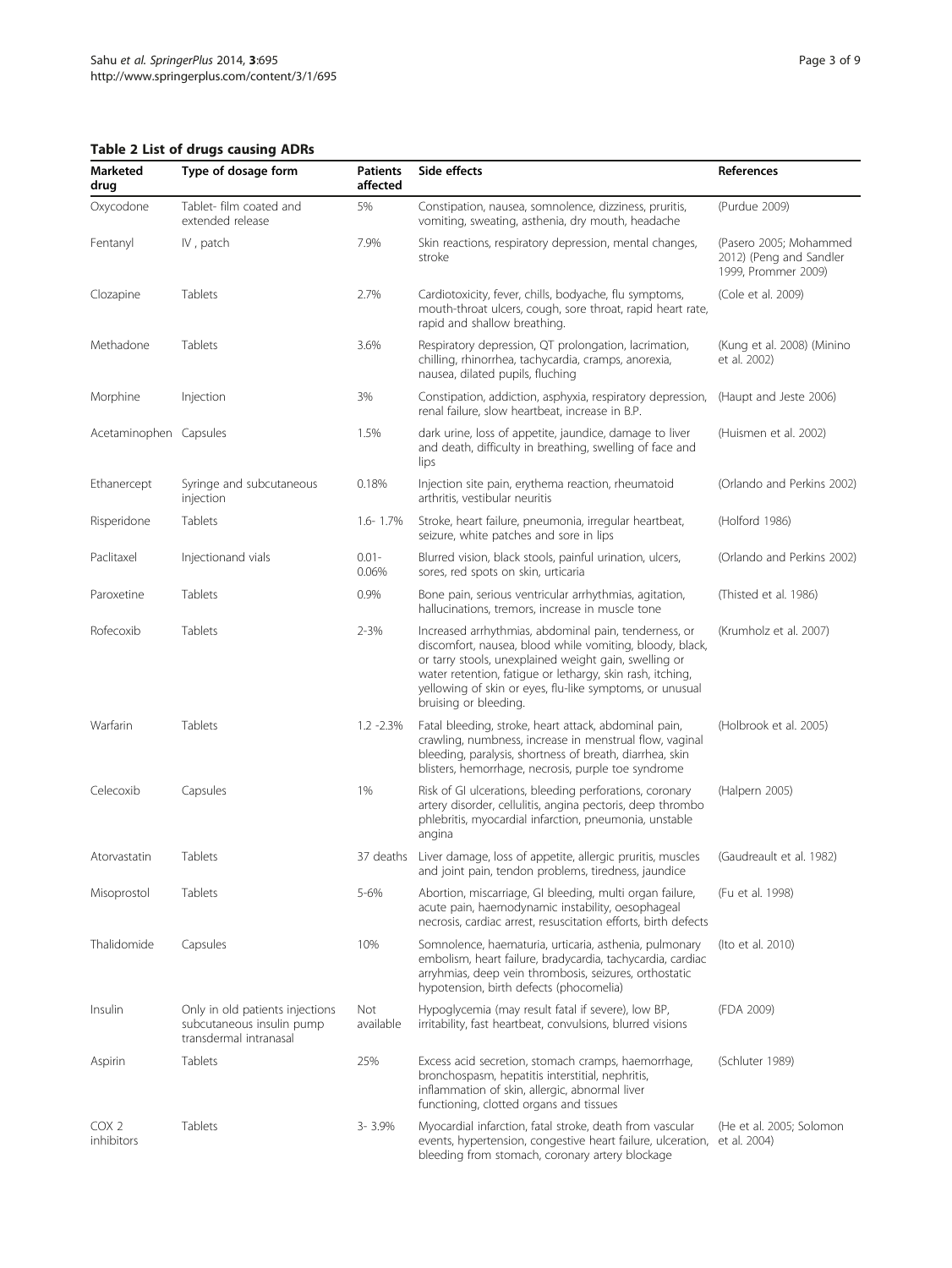#### <span id="page-3-0"></span>Table 2 List of drugs causing ADRs (Continued)

| Ciprofloxacin | Tablets- extended release<br>tablets oral suspension |                                | 0.65-1.2% High BP, angina, paroxysmal supraventicular tachycardia, (Carlo and Francesco 1978)<br>prolonged QT interval, blood clot in brain, hepatitis,<br>interstitial nephritis, migraine            |                           |
|---------------|------------------------------------------------------|--------------------------------|--------------------------------------------------------------------------------------------------------------------------------------------------------------------------------------------------------|---------------------------|
| Gentamicin    | Tablets, cream, ointments,<br>injectable             |                                | Severe kidney failure, nerve damage, permanent hearing (Carlo and Francesco 1978)<br>loss, agitation, stomach pain, blood in urine, chest pain,<br>stroke, coma, hallucinations, mental changes        |                           |
| Imipramine    | <b>Tablets</b>                                       | 0.001%<br>only on<br>overdose  | Slow heartbeat, abnormal heart rhythm, Low blood<br>pressure, Inability to have an erection, hallucinations,<br>involuntary quivering, difficult urination, nervous,<br>confused, heart burn, diarrhea | (Delini et al. 2007)      |
| Fluoxetine    | Capsules, tablets, liquids                           | $0.014 -$<br>0.62%             | Severe blistering, peeling and red skin rash, uneven<br>heartbeats, tremors, overactive reflexes, hallucination<br>and seizures                                                                        | (Michael and Ma 2006)     |
| Tetrabenazine | Tablets                                              | $0.5\%$ only<br>on<br>overdose | Neuroleptic malignant syndrome, irregular heartbeats,<br>parkinsonism, tardive dystonia, stroke sometimes, purple<br>patches, mental changes, tightness in chest, shortness<br>of breath, sore throat  | (Jankovic and beach 1997) |
| Propofol      | Injectable                                           | $0.6 - 1.2%$                   | Severe hypotension, bradycardia, pulmonary edema,<br>systole, cardiac arrest, ventricular arrhythmias, respiratory<br>acidosis, dysponea, bronchospasm                                                 | (Douketis et al. 2007)    |

#### Anecdotal reporting

This kind of reporting comes through reports of individual doctors when a patient suffers from the particular effect.

## Impulsive reporting system

This method is considered as the most efficient method. Mostly, all ADR reporting programmes follow this method. Here, the effects are recorded spontaneously. With this method, both unusual and acute ADRs can be focused on and monitored (Naranjo and Busto [1981\)](#page-8-0).

# Intensive monitoring studies

Health care members continuously watch the patients and record all the events observed when a drug or different drugs are administered. In this, defined groups of patients are screened to detect ADRs. The main disadvantage of these studies is that the population includes the minimum patients and each patient is studied for the concise period of time. Special investigations can be performed if statistical screening is incorporated in this study method (Naranjo and Busto [1981](#page-8-0); Nebeker and Barach [2008](#page-8-0)).

#### Table 3 Records of banned drugs

| <b>Marketed</b><br>drug  | Dosage form                                                               | <b>Banned</b><br>date | Reasons                                                                                                                                                                                                                                                                                                                      | Death<br>occurred                     | Ref                                          |
|--------------------------|---------------------------------------------------------------------------|-----------------------|------------------------------------------------------------------------------------------------------------------------------------------------------------------------------------------------------------------------------------------------------------------------------------------------------------------------------|---------------------------------------|----------------------------------------------|
| Terfenadine<br>(Seldane) | Tablets                                                                   | February<br>1998      | Irregular heartbeat, stomach pain, light coloured stools,<br>yellowing of eyes or skin, fainting, dizziness, abdominal<br>discomfort, dry skin or itchiness, prolongation of QT interval,<br>headache, benign prostatic hypertrophy, acute hepatitis,<br>cholestatic hepatitis, jaundice, hepatic dysfunction                | $0.9 - 1.2%$                          | (Ito et al. 2010)                            |
| Mibefradil<br>(Posicor)  | <b>Tablets</b>                                                            | June 1998             | Leg edema, hypertension, chronic angina, rhinitis, leg edema,<br>heart stroke, headache, abdominal pain, light headedness,<br>dyspepsia                                                                                                                                                                                      | 123 death<br>in 1 year                | (Chyka et al.<br>2007)                       |
| Astemizole<br>(Hismanal) | Tablets, capsules                                                         | July 1999             | Heart problems, death, cardiac arrest, QT prolongation,<br>Torsades de pointes, ventricular arrhythmias, cardiac<br>arrhythmias, bradycardia, hypotension                                                                                                                                                                    | $1 - 2%$                              | (Minino et al.<br>2002)                      |
| Cisapride<br>(Populsid)  | Tablets, oral suspension,<br>capsules, medi-melt tab-<br>lets, injections | January<br>2000       | Fast heartbeat, convulsions, irregular heartbeat, QT<br>prolongations, torsades de pointes, cardiac arrest, sudden<br>death renal failure, ventricular arrhythmias                                                                                                                                                           | 80 deaths<br>during<br>clinical trial | (Solomon et al.<br>2004)                     |
| Rofecoxib                | Tablets                                                                   | November<br>2007      | increased arrhythmias, abdominal pain, tenderness, or<br>discomfort, nausea, blood while vomiting, bloody, black, or<br>tarry stools, unexplained weight gain, swelling or water<br>retention, fatique or lethargy, skin rash, itching, yellowing of<br>skin or eyes, flu-like symptoms, or unusual bruising or<br>bleeding. | $2 - 3%$                              | (He et al. 2005)<br>(Solomon et al.<br>2004) |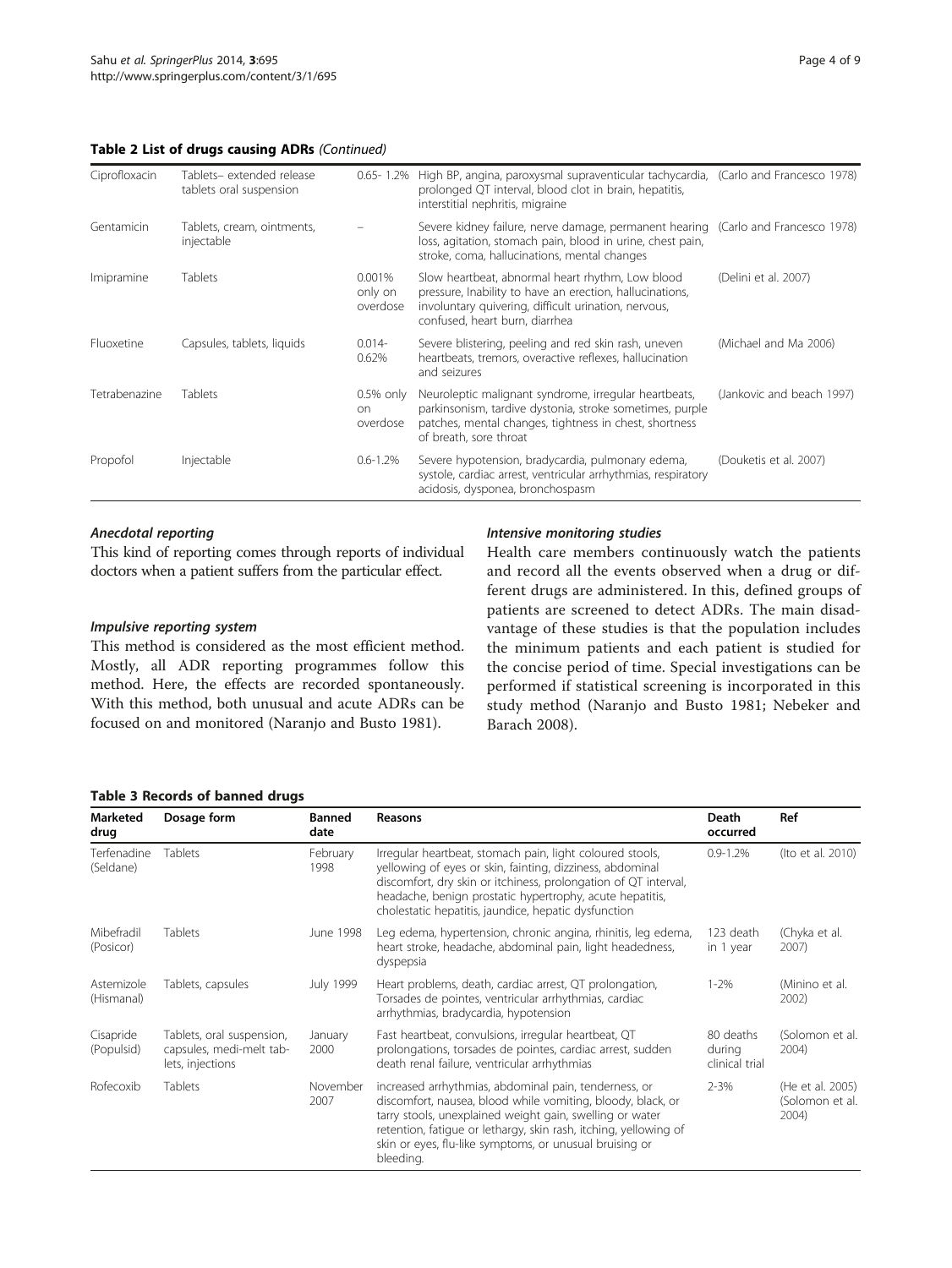<span id="page-4-0"></span>

| Table 4 Records of drugs withdrawn after ADRs observed in patient |  |
|-------------------------------------------------------------------|--|
|-------------------------------------------------------------------|--|

| Marketed drug                      | Dosage form                                                              | Withdrawn due to                                                               | Patient's<br>effected                 | <b>References</b>                         |
|------------------------------------|--------------------------------------------------------------------------|--------------------------------------------------------------------------------|---------------------------------------|-------------------------------------------|
| Gatifloxacin                       | Tablets, injectables                                                     | Causes hyperglycemia and liver damage                                          | 1.2%                                  | (Carlo and Francesco<br>1978)             |
|                                    | Phenylpropanolamine Microcapsules, tablets, sustained<br>release tablets | Increased risk of stroke                                                       | 0.01%                                 | (Gaudreault et al.<br>1982)               |
| Propoxyphene<br>(Darvon)           | Capsule, tablet film coated                                              | Caused fatal heart rhythm abnormalities                                        | 0.8%                                  | (Delini et al. 2007)                      |
| Sibutramine                        | Capsule                                                                  | Increased cardiovascular risk                                                  | 0.2%                                  | (Schluter 1989)                           |
| Tegaserod                          | <b>Tablets</b>                                                           | Causes increased risk of heart attack                                          | 0.6%                                  | (Marx 2006)                               |
| Nimesulide (below<br>13 years age) | Tablets, oral suspension, gel,<br>suppositories                          | Caused life threatening hepatotoxic effects                                    | 1.3%                                  | (Gaudreault et al.<br>1982)               |
| Cisapride                          | Tablets, oral suspension, capsules,<br>medi-melt tablets, injections     | Risk of cardiac arrhythmias                                                    | 0.03%                                 | (Solomon et al. 2004)                     |
| Thalidomide                        | Capsules                                                                 | Risk of teratogenicity                                                         | 6-8%                                  | (Ito et al. 2010)                         |
| Temafloxacin                       | Tablets                                                                  | Caused allergic reactions and<br>haemolyticanaemia                             | $0.002 - 0.04%$                       | (Delini et al. 2007)                      |
| Alpidem                            | Tablet- film coated,                                                     | Proved to be hepatotoxic                                                       | 0.6%                                  | (Gaudreault et al.<br>1982)               |
| Tolrestat (Alredase)               | Withdrawn not available                                                  | Proved as severe hepatotoxic agent                                             | Not available                         | (Schonthal et al.<br>2003)                |
| Terfenadine (Seldane)              | Tablet withdrawn                                                         | Caused cardiac arrhythmias                                                     | 1.2%                                  | (Orlando and Perkins<br>2002)             |
| Mibefradil (Posicor)               | Tablets                                                                  | Reported to cause drug interaction                                             | 123 death in<br>1 year                | (Holford 1986)                            |
| Tolcapone                          | Tablets                                                                  | Hepatotoxic in nature                                                          | Not available                         | (Delini et al. 2007)                      |
| Astemizole                         | Tablet                                                                   | Interaction with other drugs                                                   | 0.2%                                  | (Holbrook et al. 2005)                    |
| Troglitazone                       |                                                                          | Showed to be hepatotoxic                                                       | 0.009%                                | (Solomon et al. 2004)                     |
| Cisapride                          | Tablets, oral suspension, capsules,<br>medi-melt tablets, injections     | Caused cardiac arrhythmias                                                     | 80 deaths<br>during clinical<br>trial | (Solomon et al. 2004)                     |
| Trovafloxacin                      | Oral tablets                                                             | Liver failure cases reported                                                   | 0.4%                                  | (Ito et al. 2010)                         |
| Cerivastatin                       | Tablets                                                                  | Caused rhadomyolysis                                                           | Not available                         | (Chyka et al. 2007)                       |
| Rofecoxib (Vioxx)                  | Tablets                                                                  | Myocardial infarction were reported                                            | $2 - 3%$                              | (He et al. 2005)<br>(Solomon et al. 2004) |
| Valdecoxib (Bextra)                | <b>Tablets</b>                                                           | Heart attack and stroke occurred                                               | 0.8%                                  | (Halpern 2005)                            |
| Tegaserod (Zelnorm)                | Tablets                                                                  | Cardiovascular ischemic events occurred<br>followed by heart attack and stroke | 0.03%                                 | (Marx 2006)                               |
| Aprotinin                          | Tablets, injection                                                       | Death occurred                                                                 | Not available                         | (Marx 2006)                               |
| Thioridazine                       | Tablets                                                                  | Cardio toxicity occurred by its use                                            | Not available                         | (Marx 2006)                               |
| Sibutramine                        | Capsule                                                                  | Cardiovascular risk increases by its use                                       | 0.2%                                  | (Schonthal et al.<br>2003)                |

#### Contingent studies

In these studies, patients administering similar medicines are identified, and their events are recorded. Major drawbacks of this method are that minimum patients are included and no control group is present for comparison. The contingent examinations are too expensive, and these investigations are difficult to perform on newly marketed drugs (Nissen and Wolski [2007](#page-8-0)).

## Case–control studies (Retrospective Studies)

In these studies, patients who have illness or disease due to the use of a drug are investigated to check if they have taken the drug. These patients are then compared with a matched control group that is similar in confounding factors but do not possess the adverse events or illness. This is a useful method in determining whether the drug has caused the adverse event or not. However, by this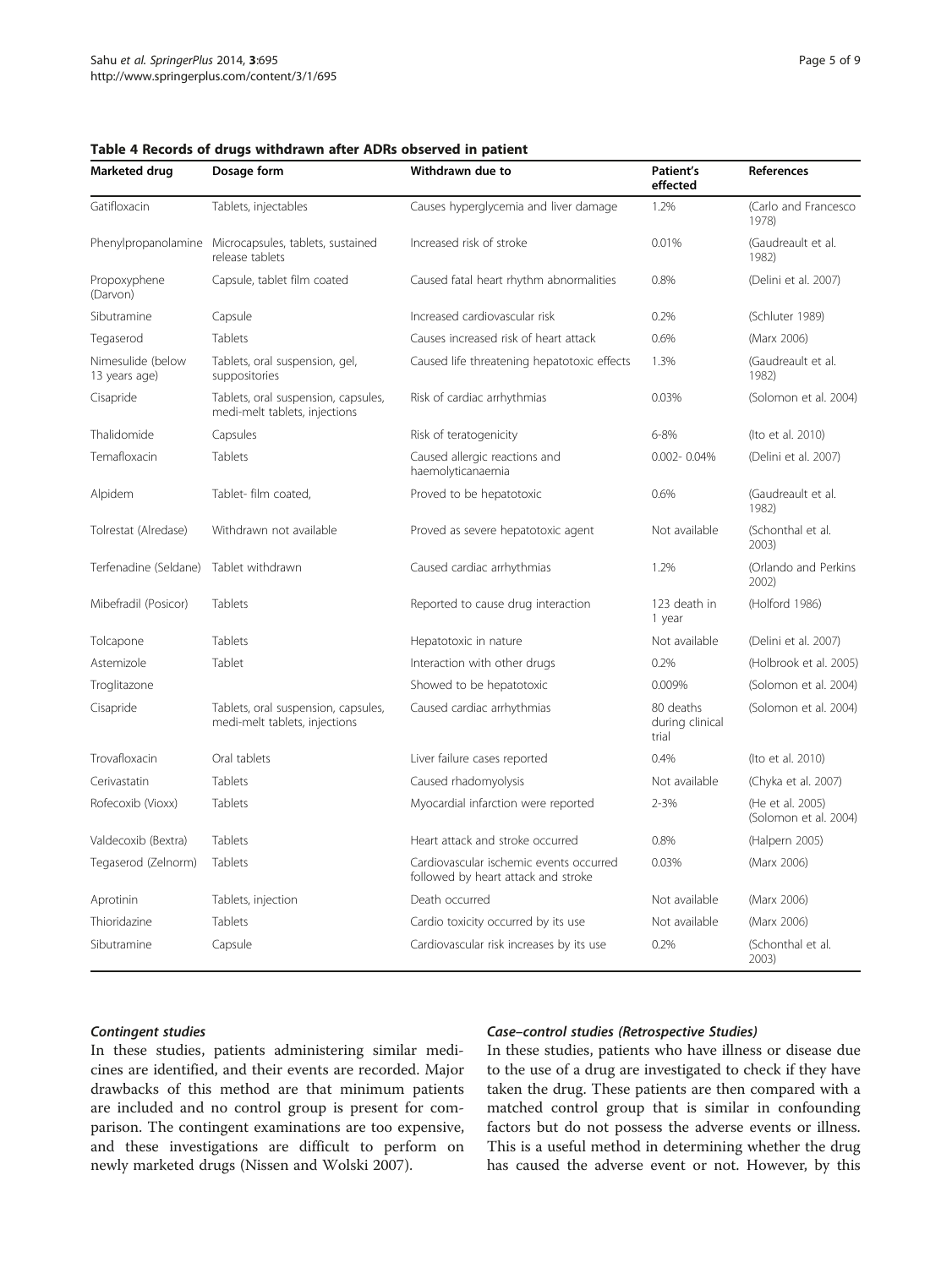<span id="page-5-0"></span>

|  |  |  |  | Table 5 Details required for reporting ADR events |  |  |
|--|--|--|--|---------------------------------------------------|--|--|
|--|--|--|--|---------------------------------------------------|--|--|

| <b>Elements in</b><br><b>ADR</b> reporting | <b>Necessary information</b>                                                                                                                                                                                 | <b>Others</b>                                                            | <b>References</b>           |
|--------------------------------------------|--------------------------------------------------------------------------------------------------------------------------------------------------------------------------------------------------------------|--------------------------------------------------------------------------|-----------------------------|
| What should<br>be reported                 | Adverse reactions of the drug, suspected drug's details, patient's information                                                                                                                               | Medications overdose,<br>pharmaceutical defect, drug<br>interactions     | Goldman<br>1998             |
| Who can<br>report                          | medical practitioners or health care professionals, doctors, nurses, pharmacists,<br>assistants, pharmaceutical technicians, pharmaceutical assistants, clinical officers<br>and other health care providers | Manufacturers, all government<br>and private hospital's health<br>center | Palaian et al.<br>2006      |
| When it can be<br>reported                 | Any adverse reactions if noticed should be reported as soon as possible.                                                                                                                                     |                                                                          | Ravi Shankar<br>et al. 2010 |
| How to report                              | Through completely filled yellow card form                                                                                                                                                                   |                                                                          | Ravi Shankar<br>et al. 2010 |
| Where it can<br>be reported                | Fully filled completely ADR form should be submitted to pharmacovigilance<br>center                                                                                                                          | $\overline{\phantom{m}}$                                                 | Palaian et al.<br>2006      |

method, new ADRs cannot be identified (Parthasarathi et al. [2007\)](#page-8-0).

#### Case cohort studies

These studies include both prospective cohort study and retrospective case–control studies; in other words, it is the combination of both the studies (Pearson et al. [1994](#page-8-0)).

#### Record linkage

In this method, all the records such as prescription records, patient records and hospital records are studied to identify the illness with drugs.

#### Meta analysis

It is a quantitative examination of two or more independent studies to determine the overall effect and to describe reasons in variation of study results (Prosser and Kamysz [1990\)](#page-8-0).

#### Utilitization of resident's statistics

If a drug-induced event is very frequent and if suspicions arise for them, case–control and experimental cohort studies shall be initiated (Rao [2010\)](#page-8-0).

#### Roles of pharmacovigilance in monitoring ADRs

Many incidents occurred that caused the need of laws and regulations regarding the safe use of drugs. After rofecoxib withdrawal from the European market, the FDA rules on post-market surveillance were criticized and a new system of pharmacovigilance was introduced that provided information on identified risks (Palaian et al. [2006;](#page-8-0) Rawlins and Thompson [1981;](#page-8-0) Yadav [2008](#page-8-0)).

Throughout the early post-marketing period, the product might be used in different groups of people from those used in clinical trials and much larger populations might be exposed in a relatively short time. The postmarketing product is required to develop new information, which can focus on the benefits as well as risks of

the product (Arnott et al. [2012\)](#page-7-0). Pharmacovigilance produces detailed information of marketed products to ensure their safe use.

The impressive pharmacovigilance planning can reduce the adverse events of drugs in patients. The most important method used in pharmacovigilance is to collect information on a drug when it is in the pre-marketing phase is by conducting a clinical trial. This study design is not optimum to determine the ADRs of the drug. Because in this approach limited numbers of patients participate and it is not necessary that the patients resemble the population in which the drug is to be used (Arora [2008](#page-7-0); Bahri and Tsintis [2005](#page-7-0)), it becomes impossible to understand the mechanism and consequence of the drug in these groups. Some methods that can be helpful in the detection as well as the prevention of suspected ADRs are listed as follows.

Different study designs are included for proper pharmacovigilance study:

#### a. Descriptive studies:

Descriptive studies are conducted to obtain the outcome rate of drug use events in a specific population. These studies include the data of adverse events that occurred in diseased patients. Another factor included is the drug utilization study (Biswas and Biswas [2007;](#page-7-0) Biswas [2008\)](#page-7-0). These studies provide data on the specific groups of patients such as children, elderly or patient with renal or hepatic dysfunction. With these data study rates of adverse events can be reported.

#### b. Analytical studies:

Analytical studies are performed to study related outcomes of the exposure to the drug. They can take the form of observational as well as interventional/experimental studies. There are four main types of analytical studies namely ecological, cross-sectional, cohort and case–control (Brewer and Colditz [1999](#page-7-0)).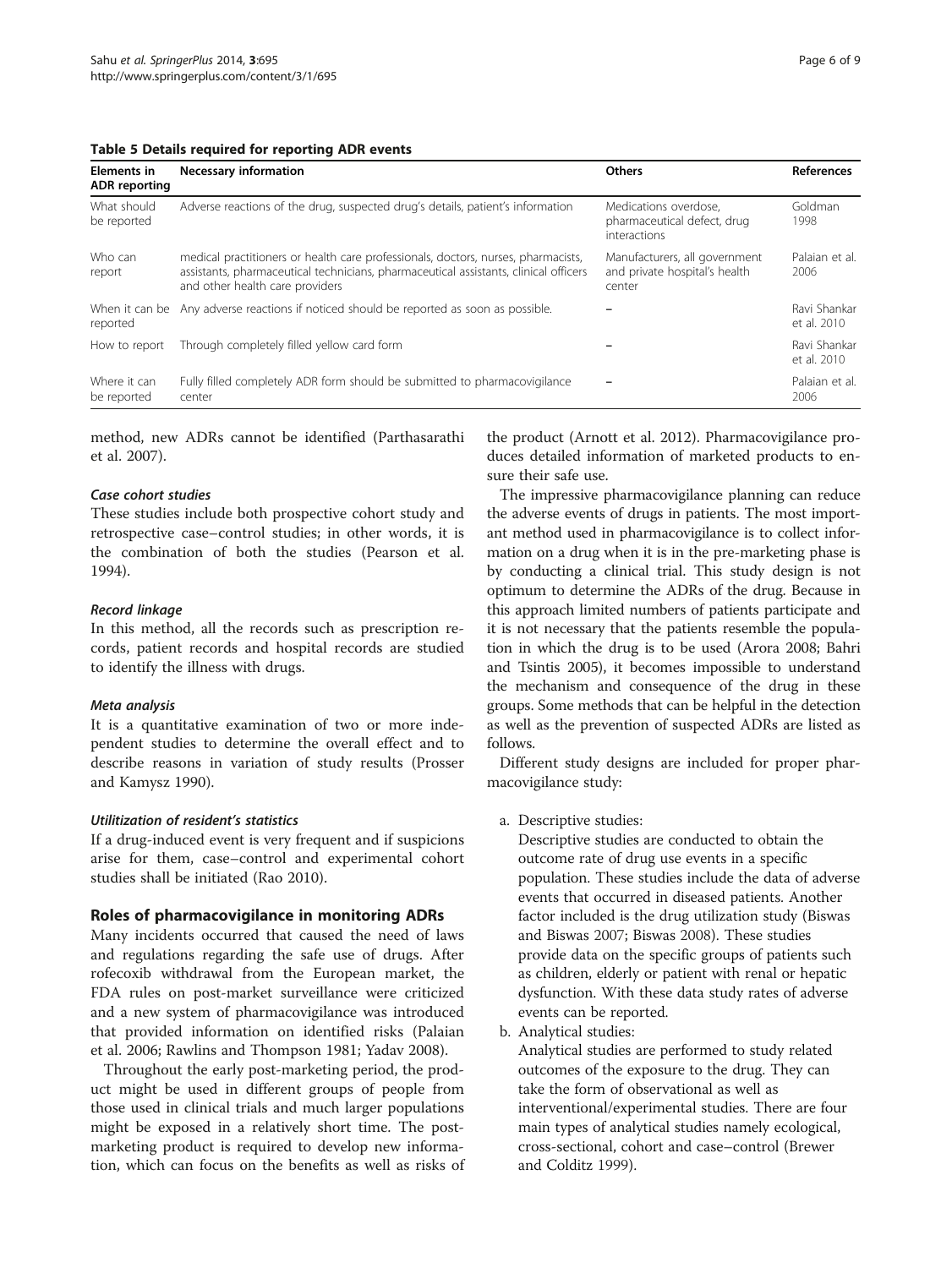c. Observational studies:

Observational studies provoke aspects of drug effectiveness in patients during treatment. This is in contrast with experiments, such as randomized controlled trials, where each subject is indiscriminately allocated to a treatment group or a control group (Ciorciaro et al. [1998](#page-7-0); Jeetu and Anusha [2010](#page-7-0); Joshi and Sapatnekar [2008](#page-7-0)).

# Methods in pharmacovigilance for monitoring of ADR Passive surveillance

Spontaneous reports The spontaneous reporting systems were developed after the thalidomide incident. The aim of this spontaneous reporting system is to regulate and control the safety of drugs. This system is applied in the collection of post-marketing information on safety of drugs and identification of safety signals. Consequently, this system is used in the identification of signals of new, rare and serious ADRs of drugs. This system makes it easier for physicians, patients and pharmacists to report suspected ADRs to the pharmacovigilance centre (Herdiero et al. [2005](#page-7-0); Olsson [2008;](#page-8-0) Rahman et al. [2007\)](#page-8-0). The pharmacovigilance centre collects all these reports and informs the stakeholders about the new reported ADRs. By this method, we can monitor all drugs in the market throughout their lifecycles (Ravindra and Vishal [2011](#page-8-0)); (Surendra et al. [2010](#page-8-0)).

Case series The case series are applied in developing a hypothesis between post-marketing drugs and its outcome (Faich [1996](#page-7-0)).

#### Stimulated reporting

The stimulated reporting system encourages and facilitates health professionals to report ADRs in specific situations. It is very useful in generating adverse events of drugs online (Gerritsen et al. [2011\)](#page-7-0). It is effective in generating spontaneous reports of adverse events of drugs identified during the post-marketing phase. This system can assist in minimizing events by linking stimulated reporting with early post-marketing phase (Gupta [2010](#page-7-0)).

#### Active surveillance

Active surveillance includes a pre-organized process to find out more serious adverse events, including the additional efforts to find the adverse reactions. Risk management programme is followed in this process, and more detailed information on individual adverse event reports can be obtained compared with passive surveillance (Panos et al. [2004;](#page-8-0) Harmark and Van Grootheest [2008](#page-7-0); Surendra et al. [2010](#page-8-0); Muthiah et al. [2012;](#page-8-0) Lobo et al. [2013](#page-7-0); Kshirsagar et al. [2011](#page-7-0)).

#### Comparative observation studies

To test a hypothesis, a study has to be performed. These are the key events to evaluate the adverse events. The study can be conducted using different methods, which can be retrospective and perspective. Major types of these studies are cross-sectional studies, case–control studies and cohort studies (Bates et al. [1995](#page-7-0)). Cross-sectional studies are conducted for ecological analysis. These are helpful in examining the prevalence of any disease at one time point. These studies are helpful to provide information between exposure of the drug and outcome in the ecological analysis.

Case–control study can easily identify the adverse events of drugs. The ADRs are determined by comparing the two distinctive groups. Case–control studies are useful when they are aimed to investigate adverse event in different groups. It is helpful in determining the absolute incidence rate of the adverse events.

Cohort studies provide data that has been collected in a routine fashion. This study can also be used to examine safety issues in specific populations such as children and patients with co-morbid conditions (Gor and Desai [2008](#page-7-0); Hussein et al. [1999](#page-7-0)).

#### Earmarked clinical examinations

After pre-approved clinical trials, if sufficient risks are identified, further clinical studies are done to find or evaluate the mechanism of action for the identified adverse reactions. Pharmacokinetic and pharmacodynamic studies are applicable in determining the particular dosing, which can cause enhanced uncertainty of adverse effects in patients. Genetic testing can also be helpful in knowing which group of patients might be at an increased risk of adverse reactions. Children, elderly and patients with renal conditions might metabolize drugs in a different manner compared with patients enrolled or included in clinical trials. By these investigations events of particular interest are focused and used to determine or quantify the magnitude of the risk (Surendra et al. [2010\)](#page-8-0).

Thus, all of the above steps are linked with adverse event monitoring studies. Consequently, good safety profile of drug can be established and further suspected adverse events can be minimized and prevented by incorporating the pharmacovigilance methods for adverse drug reactions.

## Conclusions

ADRs have a perspective to provoke harmful effects in patients. Health-care workers and pharmacovigilance constrain being more conscious of perceive the ADRs in the patient. In conclusion, this study can be useful for physician to identify the ADRs in patients by applying above mentioned methods.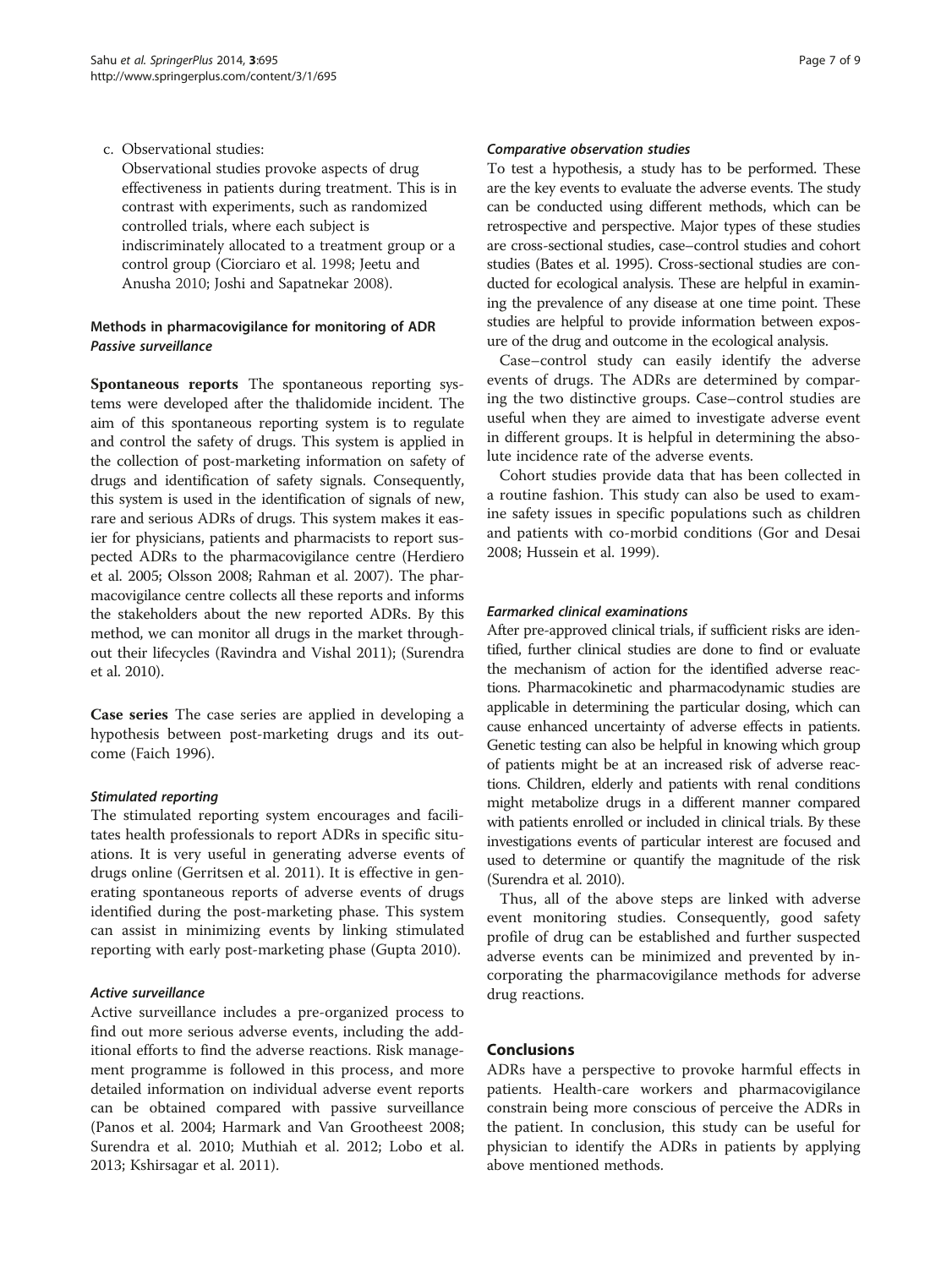#### <span id="page-7-0"></span>Competing interests

The authors declare that they have no competing interests.

#### Authors' contributions

RKS and RY carried out literature review and draft the manuscript. PP, AR and SC participated in collection of data and arranged in tabular form. All authors read and approved the final manuscript.

#### Received: 6 June 2014 Accepted: 17 November 2014 Published: 26 November 2014

#### References

- Aeries N (1995) Consumer reporting of ADRs. WHO Drug Information 14:211–215 Arnott J, Hesselgreaves H, Nunn AJ, Peak M, Pirmohamed M (2012) What can we
- learn from parents about enhancing participation in Pharmacovigilance? British J Clin Pharmacol 78(2):312–322
- Arora D (2008) Pharmacovigilance obligations of the pharmaceutical companies in India. Indian J Pharmacol 40:13–16
- Bahri P, Tsintis P (2005) Pharmacovigilance–related topics at the level of the International Conference on Harmonisation (ICH). Pharmacoepidemiol Drug Saf 14:377–387
- Bates DW, Cullen DJ, Laird N (1995) Incidence of adverse drug events and potential adverse drug events. JAMA 274:29–34
- Beard K (1992) Adverse reactions as a cause of hospital admission in the aged. Indian J Pharmacol 2:356–357
- Biswas P (2008) Pharmacovigilance safety matters. Indian J Pharmacol 7613(40):1–3
- Biswas P, Biswas A (2007) Setting standards for proactive pharmacovigilance in India: The way forward. Indian J Pharmacol 39:124–128
- Brewer T, Colditz GA (1999) Postmarketing surveillance and adverse drug reactions: current perspectives and future needs. JAMA 281:824–829
- Carlo T, Francesco S (1978) Ototoxicity of tobramycin, gentamicin, amikacin and sisomicin. J Antimicrob Chemother 4:73–83
- Chyka PA, Erdman AR, Christianson G, Wax PM, Booze LL, Manoguerra AS, Caravati (2007) Salicylate poisoning: an evidence-based consensus guideline for out-of-hospital management. Clin Toxicol 45(2):95–131
- Ciorciaro C, Hartmann K, Kuhn M (1998) Differences in the relative incidence of adverse drug reactions in relation to age, an evaluation of the spontaneous reporting system of SANZ. Journal Suisse de medicine 128:254–258
- Classen DC, Pestotnik SL, Evans RS (1997) Adverse drug events in hospitalized patients. JAMA 277(4):301–306
- Cole M, Proctor GB, Trigoboff E (2009) Adverse Drug Reaction Review: Evaluation of Concomitant Medications Effecting Blood Dyscrasias Associated with Clozapine. American Society of Health-System Pharmacists, Las Vegas December 6-10
- Delini SA, Mikkelsen H, Angst J (2007) Therapeutic efficacy of antidepressants in agitated anxious depression–a meta-analysis of moclobemide studies. J Affect Disord 35(2):21–30
- Doheny K (2009) Reports of adverse drug effects up. Web MD Health News 6:1–2
- Douketis JD, Crowther M, Wells PS (2007) A review on propofol and its drug and food interactions. Arch Intern Med 45(10):167–176
- Faich GA (1996) U.S. adverse drug reaction surveillance. Pharmacoepidemiol Drug Saf 5(6):393–398
- FDA (2009) Early Communication about Safety of Lantus (insulin glargine). US Food and Drug Adminstration, Silver Spring, MD
- Fu H, Darroch JE, Henshaw SK, Kolb E (1998) Measuring the extent of abortion underreporting in the 1995. Fam Plann Perspect 30:128–133, 138
- Gaudreault P, Temple AR, Lovejoy FH (1982) The relative severity of acute versus chronic salicylate poisoning in children: a clinical comparison. Pediatrics 70(4):566–569
- Gerritsen R, Faddegon H, Dijkers F, VanGrootheest K, Van Puijenbroek E (2011) Effectiveness of pharmacovigilance training of general practitioners: a retrospective cohort study in the Netherlands comparing two methods. Drug Saf 34:755–762
- Goldman SA (1998) Limitations and strengths of spontaneous reports data. Clinical Therapeutic 4:40–44
- Gor AP, Desai SV (2008) Adverse drug reaction in the in patients of medicine department of a rural tertiary care teaching hospital and influence of pharmacovigilance in reporting ADR. Indian J Pharmacol 40(1):37–40
- Gupta Y (2010) Ensuring patient safety- launching the new pharmacovigilance programme of india. Pharma Times 42(8):234–289
- Gupta P, Udupa A (2011) Adverse drug Reaction Reporting and pharmacovigilance: knowledge, attitudes and perceptions amongst resident doctors. J Pharm Sci Res 1459(2):1064–1069
- Hall M, Mc Cormack P, Arthurs N, Feely J (1995) The spontaneous reporting of ADRs by nurses. British J ClinPharmacol 3:173–175
- Halpern GM (2005) COX-2 inhibitors: a story of greed, deception and death. Inflammo Pharmacology 13(4):419–425
- Hampton T (2005) Experts point to lessons learned from controversy over rofecoxib safety. JAMA 293:413–414
- Harmark L, Van Grootheest AC (2008) Pharmacovigilance: methods, recent developments and future perspective. European J ClinPharmacol 64(6):743–752
- Haupt M, Jeste D (2006) Mortality in elderly dementia patients treated with risperidone. J ClinPsychopharmacol 26(6):566–570
- He Q, Luo X, Jin W, Huang Y, Reddy MV (2005) Celecoxib and a novel COX-2 inhibitor ON09310 up regulate death receptor 5 expression via GADD153/ CHOP. Inflammo Pharmacology 13(4):419–425
- Herdiero MT, Figueiras A, Polonia J (2005) Physians attitudes and adverse drug reaction reporting: a case control study in Portugal. Drug Saf 28(9):825–833
- Holbrook AM, Pereira JA, Labiris R, McDonald H, Douketis JD, Crowther M, Wells PS (2005) Systematic overview of warfarin and its drug and food interactions. Arch Intern Med 165(10):1095–1106
- Holford NH (1986) Clinical pharmacokinetics and pharmacodynamics of warfarin understanding the dose-effect relationship. Clin Pharmacokinet 11(6):483–504
- Hornbuckle K, Wu HH, Fung MC (1999) Evaluation of spontaneous adverse event reports by primary reporter - a 15-year review (1983 to 1997). Drug Inf J 33:1117–1124
- Huismen C, Ferreira CG, Broker LE (2002) Paclitaxel triggers cell death primarily via caspase-independent routes in the non-small cell lung cancer cell line. Clin cancer Res 8(2):596–606
- Hussein G, Bleidt B, Belding B (1999) Recognition evaluation and reporting of adverse drug reactions. Clin Res Regul Aff 16(3):91–107
- Ito T, Ando H, Suzuki T, Ogura T, Hotta K, Imamura Y, Yamaguchi Y, Handa H (2010) Identification of a primary target of thalidomide teratogenicity. Science 327(5971):1345–1350
- Jankovic J, beach J (1997) Long term effects of tetrabenazine in hyperkinetic movement disorders. Neurology 48(2):358–362
- Jeetu G, Anusha G (2010) Pharmacovigilance: a worldwide master key for drug safety monitoring. Journal Young Pharm 2(3):315–316
- Joshi SR, Sapatnekar SM (2008) The importance of pharmacovigilance. Geneva: World Health Organization, Pharmacovigilance in India: how safe are the new drugs? How sure are we? J Assoc Physicians Ind 56(8):933–934
- Juntti PL, Neuvoren PJ (2002) Drug related deaths in a university central hospital. Eur J ClinPharmacol 58:479–482
- Karch FE, Lasagna L (1997) Towards the operational identification of adverse drug reactions. Clin Pharmacol Ther 21:247–254
- Kessler DA (1993) Introducing Med Watch, using FDA form 3500, a new approach to reporting medication and device adverse effects and product problems. JAMA 269:2765–2778
- Krumholz HM, Ross JS, Presler AH (2007) What have we learnt from Vioxx? Br Med J 334:120–123
- Kshirsagar N, Ferner R, Figueroa BA, Ghalib H, Lazdin J (2011) Pharmacovigilance methods in public health programmes: the example of miltefosine and visceral leishmaniasis. Trans R Soc Trop Med Hyg 105:61–67
- Kung HC, Hoyert DL, Xu JQ, Murphy SL (2008) Increase in poisoning and methadone related effects; National Center for Health Statistics. Natl Vital Stat Rep 56(10):8–15
- Lazarou J, Pomeranz BH, Corey PN (1998) Incidence of adverse drug reactions in hospitalized patients-a meta-analysis of prospective studies. JAMA 2:1200–1205
- Lisa A, Ladewski SM, Belknap JR, Nebeker OS (2003) Dissemination of information on potentially fatal adverse drug reactions of drugs from 2000 to 2002: first results from the research on adverse drug events and reports project. J ClinOncol 21(20):3859–3866
- Livio F, Renard D, Buclin T (2012) Pharmacovigilance, a review. Med Suisse 8:116–119
- Lobo A, Germana M, Gerley J (2013) Adverse drug reaction monitoring; support for pharmacovigilance at a tertiary care hospital in northern Brazil. BMC Pharmacol Toxicol 78(3):1–7
- Marx J (2006) Rosen's Emergency Medicine: Concepts and Clinical Practice. Mosby Inc Mosby/Elsevier, Maryland Heights, Missouri, p 2242